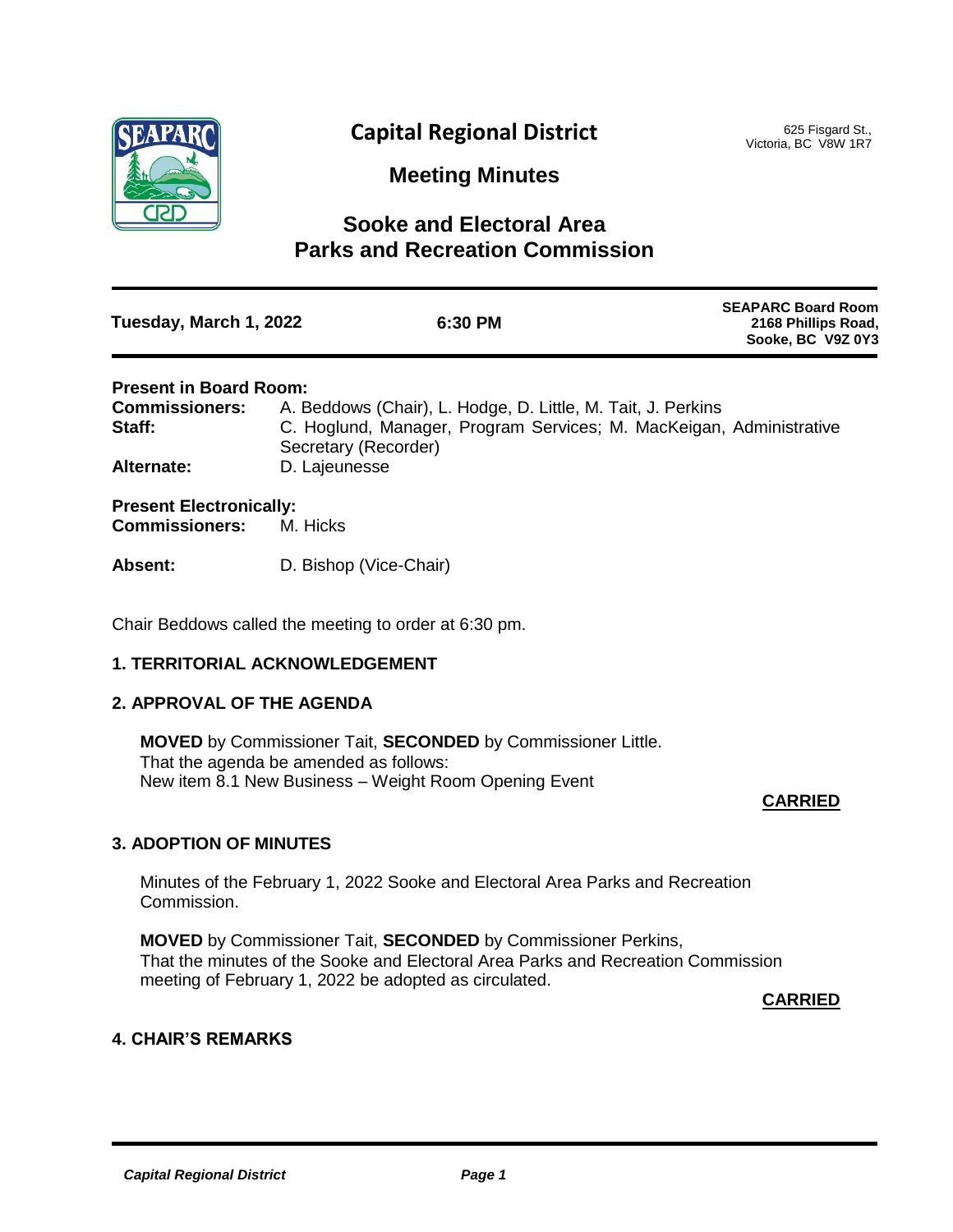## **5. YOUTH MEMBER REPORT**

Commissioner Hodge provided an update on three methods to connect SEAPARC with the students of Edward Milne Community School (EMCS)

- Survey Update: online survey results were collected and will be provided to staff.
- The promotion of the SEAPARC Lifeguarding programs are in progress.
- The promotion of school theatre productions at SEAPARC is in progress.

## **6. PRESENTATIONS/DELEGATIONS**

#### **6.1. Sooke Fine Arts Society**

Terrie Moore, Executive Director and Elaine Thrale, President of the Sooke Fine Arts Society provided an update and plans for the 2022 Sooke Fine Arts Show. A copy of the presentation received from the Sooke Fine Arts Society is being kept for the record. Several key issues were presented for consideration by staff:

- $-$  Heat and ventilation of the arena
- Status of the arena roof repairs
- Parking, specifically for the opening night
- Food Trucks, location and permission process

## **7. COMMISSION BUSINESS**

#### **7.1. Programs Services, Administration and Operations Update**

C. Hoglund provided an overview of the report. The commission discussed the following topics:

- Staffing levels to meet the increased demands on programs and services.
- National Lifeguard and Water Safety Instructor course funding, connect with Sooke service clubs to explore possible financial support to reduce financial barriers to participation.

**MOVED** by Commissioner Tait, **SECONDED** by Commissioner Little,

That the Sooke and Electoral Area Parks and Recreation Commission receive this report for information.

#### **CARRIED**

#### **7.2. Maintenance and Repairs Items**

C. Hoglund provided an overview of the report. The commission discussed the following topics:

 Concern for covering the damaged wood with stain without ensuring the wood is free of excess moisture. Complete remediation in the summer months.

**MOVED** by Commissioner Tait, **SECONDED** by Commissioner Little,

That the facility maintenance and repairs be completed using \$20,000 in funds from the SEAPARC Project 16-02 Building Assessment and Repairs in the 2022 Capital Budget.

**CARRIED**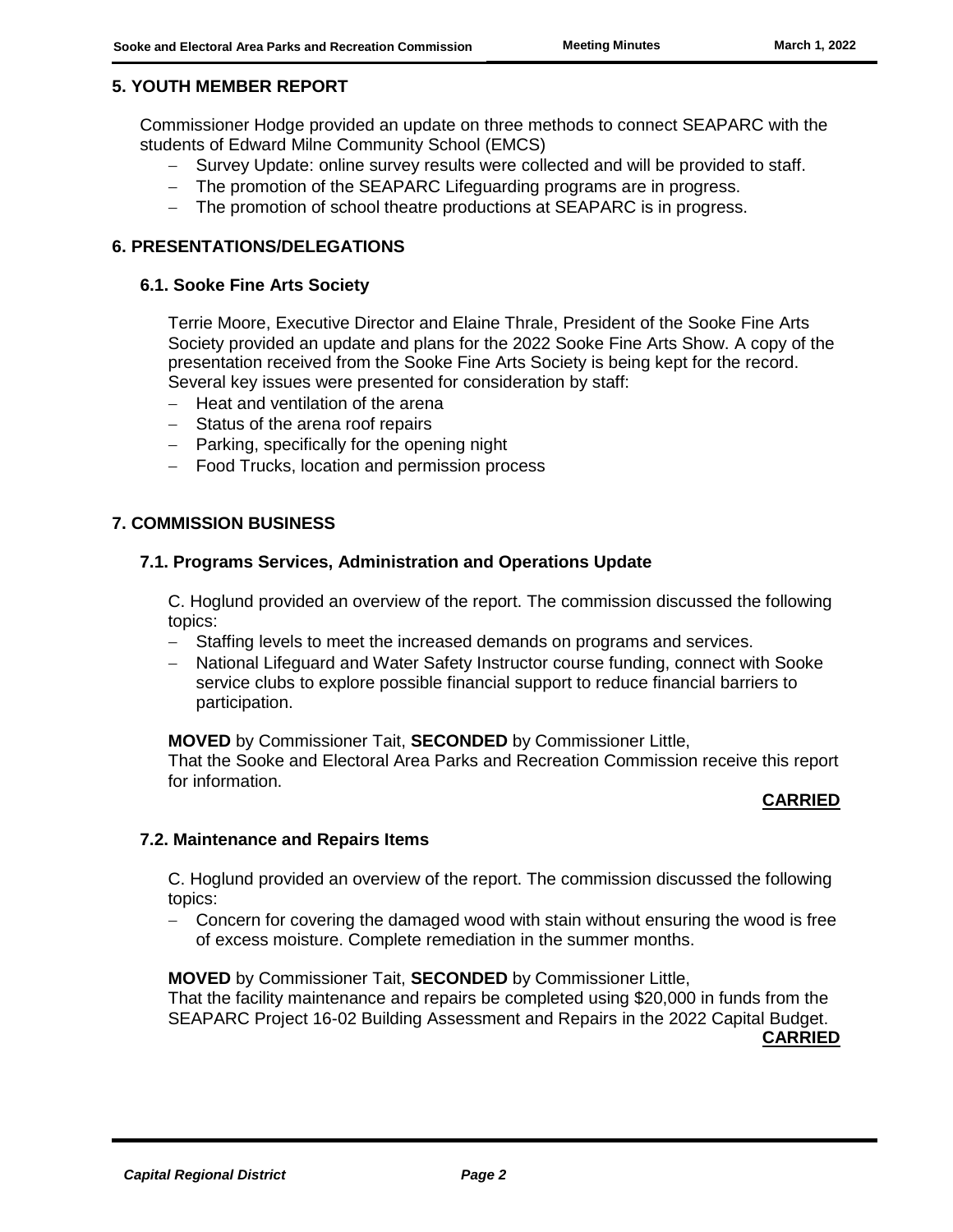## **8. NEW BUSINESS:**

## **8.1. Weight Room Opening Event**

The commission discussed the opportunity to celebrate the completion of the Weight Room/Fitness Studio Expansion project, as the Grand Opening Event scheduled for March 2020 was cancelled in due to the COVID-19 pandemic.

**MOTION** That the Commission directs staff to plan a belated opening event of the gym and multipurpose room facility.

**MOVED** by Commissioner Tait, **SECONDED** by Commissioner Little.

## **CARRIED**

## **8.2. Sports Box Opening Event**

The commission discussed the opening of the Sports Box, scheduled for mid-June, and involvement in the serving of food at the event.

**MOTION** To participate in the opening of the sport box.

**MOVED** by Chair Beddows, **SECONDED** by Commissioner Perkins.

## **8.3. Commission Workshop**

The commission discussed the focus of the Commission Workshop, reviewing the 2015 Strategic Plan, what has been achieved, what remains outstanding and opportunities to pursue.

**MOTION** That the Commission directs staff to recommend to the new commission in 2022 to consider a workshop, date to be determined.

**MOVED** by Chair Tait, **SECONDED** by Commission Little.

## **CARRIED**

## **8.4. Sport Box Lands Future Development**

The commission discussed the potential of inviting the Manager of Parks and Environmental Services from the District of Sooke to attend commission meetings as resource person when discussing the Sports Box and future development of the surrounding lands.

#### **8.5. Sports Box Update**

The commission discussed updates on the Sports Box project:

- Recycled asphalt was applied to the driveway to mitigate dust until news of the school development
- Week of March 14, 2022 Form and concrete pouring (weather permitting)
- March-April 2022 Trail Connection from Cedarview Place
- April 2022 Rink Board Installation
- Fall 2022 Tree Planting

#### **8.6. Support for Ukraine**

The commission discussed posting support for Ukraine on the SEAPARC digital road sign.